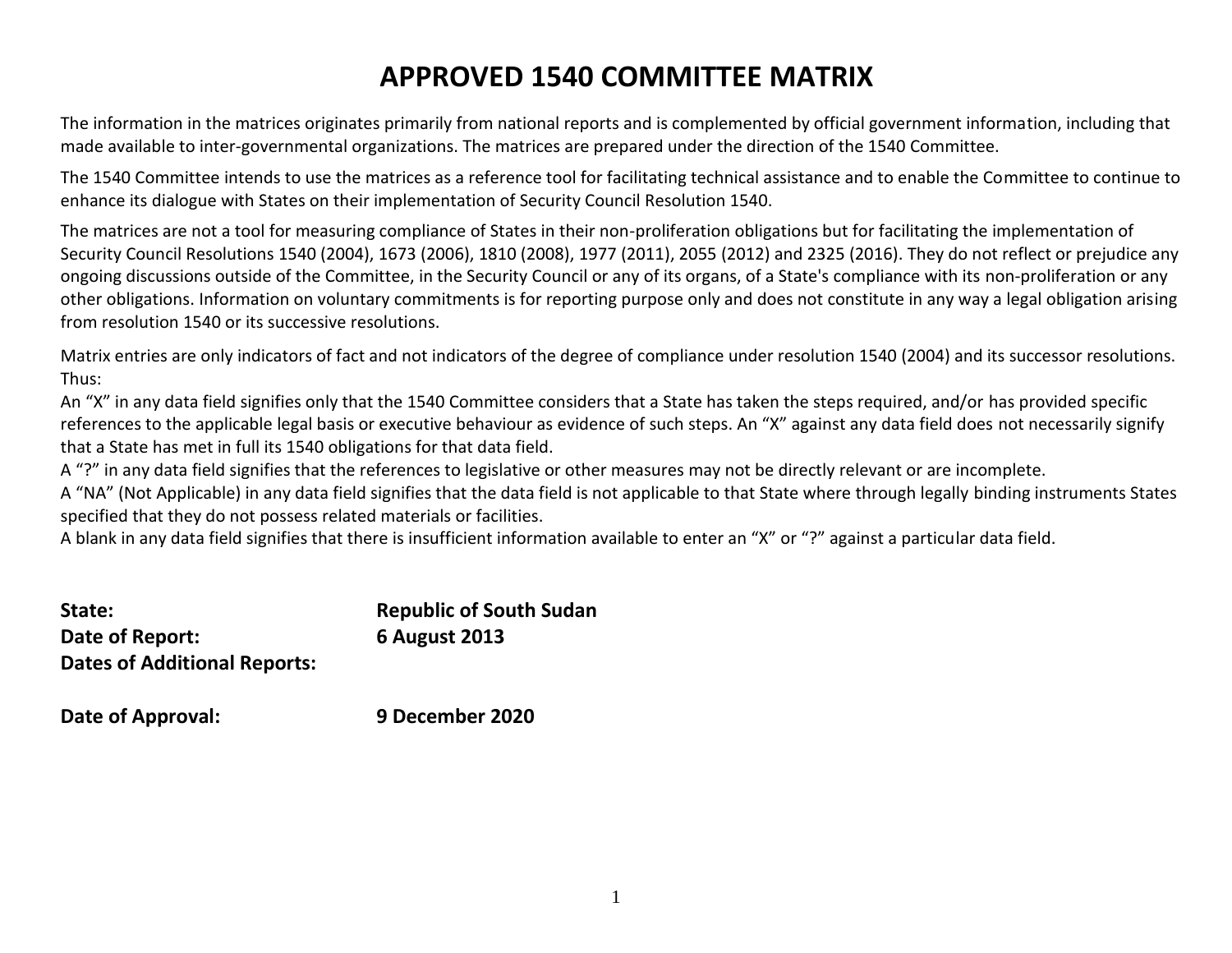## **I. OP 1 and related matters from OP 5, OP 8 (a), (b), (c) and OP10**

|                | <b>Adherence to legally binding</b><br>instruments, membership of<br>organisations, participation<br>in arrangements and<br>statements made. | Relevant information (i.e. signing, deposit of instrument of accession, ratification, etc) | <b>Remarks</b><br>(information<br>refers to the<br>page of the<br><b>English version of</b><br>the national<br>report or an<br>official web site) |
|----------------|----------------------------------------------------------------------------------------------------------------------------------------------|--------------------------------------------------------------------------------------------|---------------------------------------------------------------------------------------------------------------------------------------------------|
| $\mathbf{1}$   | Nuclear Non-<br><b>Proliferation Treaty</b><br>(NPT)                                                                                         |                                                                                            |                                                                                                                                                   |
| $\overline{2}$ | Nuclear Weapons Free<br>Zone/ Protocol(s)                                                                                                    |                                                                                            |                                                                                                                                                   |
| 3              | International<br>Convention for the<br>Suppression of Acts of<br>Nuclear Terrorism                                                           |                                                                                            |                                                                                                                                                   |
| 4              | Convention on Physical<br><b>Protection of Nuclear</b><br>Material (CPPNM)                                                                   |                                                                                            |                                                                                                                                                   |
| 5              | 2005 Amendment to the<br><b>CPPNM</b>                                                                                                        |                                                                                            |                                                                                                                                                   |
| 6              | Comprehensive Nuclear-<br>Test-Ban Treaty (CTBT)<br>(not in force)                                                                           |                                                                                            |                                                                                                                                                   |
| $\overline{7}$ | Chemical Weapons<br>Convention (CWC)                                                                                                         |                                                                                            |                                                                                                                                                   |
| 8              | <b>Biological Weapons</b><br>Convention (BWC)                                                                                                |                                                                                            |                                                                                                                                                   |
| 9              | Geneva Protocol of 1925                                                                                                                      |                                                                                            |                                                                                                                                                   |
| 10             | 1997 International<br>Convention for the<br>Suppression of Terrorist<br><b>Bombings</b>                                                      |                                                                                            |                                                                                                                                                   |
| 11             | 1999 International<br>Convention for the<br>Suppression of the<br><b>Financing of Terrorism</b>                                              |                                                                                            |                                                                                                                                                   |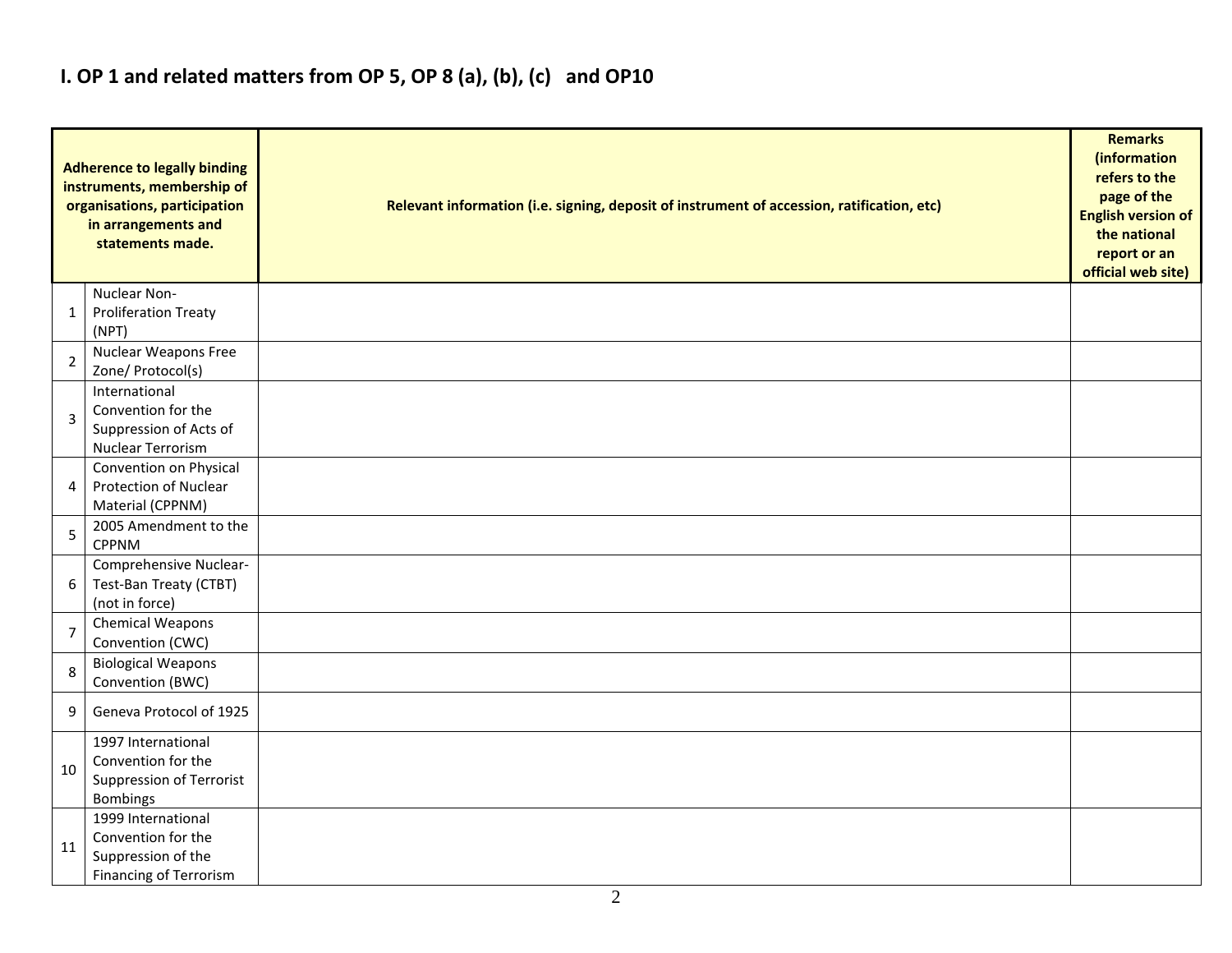|    | 2005 Protocol to the        |                                                                                                                    |  |
|----|-----------------------------|--------------------------------------------------------------------------------------------------------------------|--|
|    | Convention for the          |                                                                                                                    |  |
| 12 | suppression of unlawful     |                                                                                                                    |  |
|    | acts against the safety of  |                                                                                                                    |  |
|    | maritime navigation         |                                                                                                                    |  |
|    | 2005 Protocol to the        |                                                                                                                    |  |
|    | Protocol for the            |                                                                                                                    |  |
| 13 | suppression of unlawful     |                                                                                                                    |  |
|    | acts against the safety of  |                                                                                                                    |  |
|    | fixed platforms located     |                                                                                                                    |  |
|    | on the continental shelf    |                                                                                                                    |  |
|    | 2010 Convention on the      |                                                                                                                    |  |
|    | Suppression of Unlawful     |                                                                                                                    |  |
| 14 | Acts Relating to            |                                                                                                                    |  |
|    | <b>International Civil</b>  |                                                                                                                    |  |
|    | Aviation                    |                                                                                                                    |  |
|    |                             | OAU Convention on the Prevention and Combating of Terrorism: Signed 24 January 2013                                |  |
|    | Other relevant regional     | Protocol to the OAU Convention on the Prevention and Combating of Terrorism: Signed 24 January 2013                |  |
| 15 | legally binding             | Bamako Convention on the Ban of the Import into Africa and the Control of Transboundary Movement and Management of |  |
|    | instruments                 | Hazardous Wastes within Africa: Signed 24 January 2013                                                             |  |
|    |                             |                                                                                                                    |  |
| 16 | <b>International Atomic</b> |                                                                                                                    |  |
|    | Energy Agency (IAEA)        |                                                                                                                    |  |
| 17 | Directly relevant           |                                                                                                                    |  |
|    | Arrangements                |                                                                                                                    |  |
|    | Statement on non-           |                                                                                                                    |  |
| 18 | provision of WMD and        |                                                                                                                    |  |
|    | related materials to        |                                                                                                                    |  |
|    | non-State actors            |                                                                                                                    |  |
|    |                             | African Union (AU)                                                                                                 |  |
|    | Membership in relevant      | International Criminal Police Organization (INTERPOL)                                                              |  |
|    | international, regional     | World Health Organization (WHO)                                                                                    |  |
| 19 | or sub-regional             | World Organisation for Animal Health (OIE)                                                                         |  |
|    | organisations               | World Customs Organization (WCO) and Signed WCO Declaration on implementation of Framework of Standards to secure  |  |
|    |                             | and facilitate global trade (SAFE Framework of Standards)                                                          |  |
|    |                             |                                                                                                                    |  |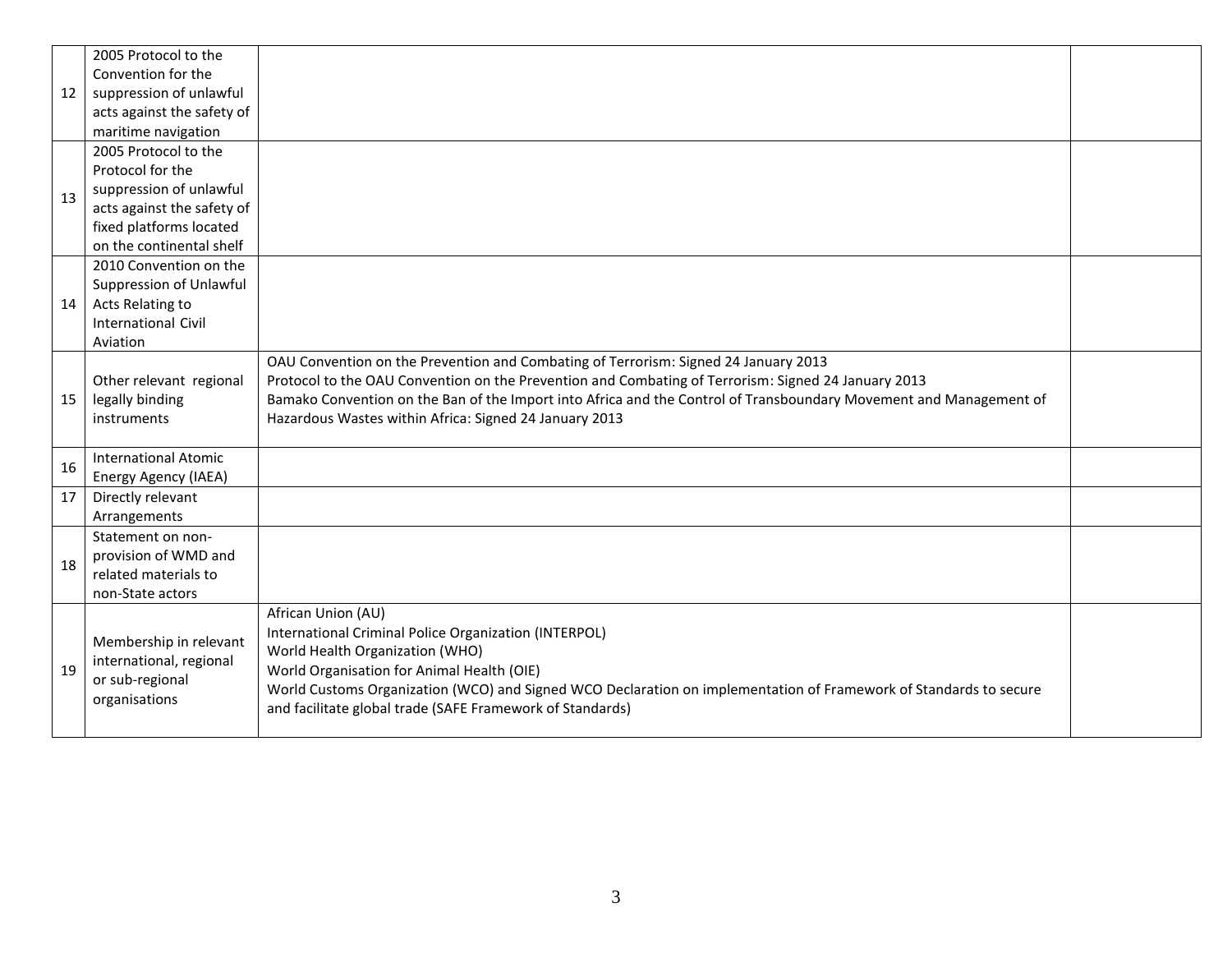#### **II. OP 2 - Nuclear Weapons (NW), Chemical Weapons (CW) and Biological Weapons (BW)**

| <b>National legislation which</b><br>prohibits persons or entities |                                                                           |         |                                           |                   | <b>National legal framework</b>                                                                                    |                     |                   | <b>Enforcement and civil/criminal penalties</b> |                                                                                                                                             |                |
|--------------------------------------------------------------------|---------------------------------------------------------------------------|---------|-------------------------------------------|-------------------|--------------------------------------------------------------------------------------------------------------------|---------------------|-------------------|-------------------------------------------------|---------------------------------------------------------------------------------------------------------------------------------------------|----------------|
|                                                                    | to engage in one of the                                                   | $X$ /?  |                                           |                   |                                                                                                                    | $X$ /?              |                   |                                                 |                                                                                                                                             | <b>Remarks</b> |
|                                                                    | following activities and its<br>enforcement                               | N.<br>W | $\mathbf{c}$<br>$\boldsymbol{\mathsf{W}}$ | $\mathbf{B}$<br>W | Source document of national implementation<br>law                                                                  | N <sub>1</sub><br>W | $\mathbf{C}$<br>W | $\mathbf{B}$<br>W                               | <b>Source document</b>                                                                                                                      |                |
| $\mathbf{1}$                                                       | manufacture                                                               |         |                                           |                   |                                                                                                                    |                     |                   |                                                 |                                                                                                                                             |                |
| $\overline{2}$                                                     | acquire                                                                   |         |                                           |                   |                                                                                                                    |                     |                   |                                                 |                                                                                                                                             |                |
| $\overline{3}$                                                     | possess                                                                   |         |                                           |                   |                                                                                                                    |                     |                   |                                                 |                                                                                                                                             |                |
| $\overline{4}$                                                     | develop                                                                   |         |                                           |                   |                                                                                                                    |                     |                   |                                                 |                                                                                                                                             |                |
| 5                                                                  | transport                                                                 |         |                                           |                   |                                                                                                                    |                     |                   |                                                 |                                                                                                                                             |                |
| $\boldsymbol{6}$                                                   | transfer                                                                  |         |                                           |                   |                                                                                                                    |                     |                   |                                                 |                                                                                                                                             |                |
| $\overline{7}$                                                     | use                                                                       |         |                                           |                   |                                                                                                                    |                     |                   |                                                 |                                                                                                                                             |                |
| 8                                                                  | attempt to engage in<br>abovementioned<br>activities                      |         |                                           |                   |                                                                                                                    |                     |                   |                                                 |                                                                                                                                             |                |
| 9                                                                  | participate as an<br>accomplice in<br>abovementioned<br>activities        |         |                                           |                   |                                                                                                                    |                     |                   |                                                 |                                                                                                                                             |                |
| 10                                                                 | assist in<br>abovementioned<br>activities                                 |         |                                           |                   |                                                                                                                    |                     |                   |                                                 |                                                                                                                                             |                |
| 11                                                                 | finance<br>abovementioned<br>activities                                   | ?       | ?                                         | $\cdot$           | NW/CW/BW:<br>Anti-Money Laundering and Counter Terrorism<br>Act, 2012, Part III and IV (Financing of<br>terrorism) | 5.                  | ?                 | $\overline{?}$                                  | NW/CW/BW:<br>Anti-Money Laundering and Counter Terrorism<br>Act, 2012, Part II and III; Financial Intelligence<br>Unit / National Committee |                |
| 12                                                                 | abovementioned<br>activities related to<br>means of delivery <sup>1</sup> |         |                                           |                   |                                                                                                                    |                     |                   |                                                 |                                                                                                                                             |                |

1. Means of delivery: missiles, rockets and other unmanned systems capable of delivering nuclear, chemical, or biological weapons that are specially designed for such use.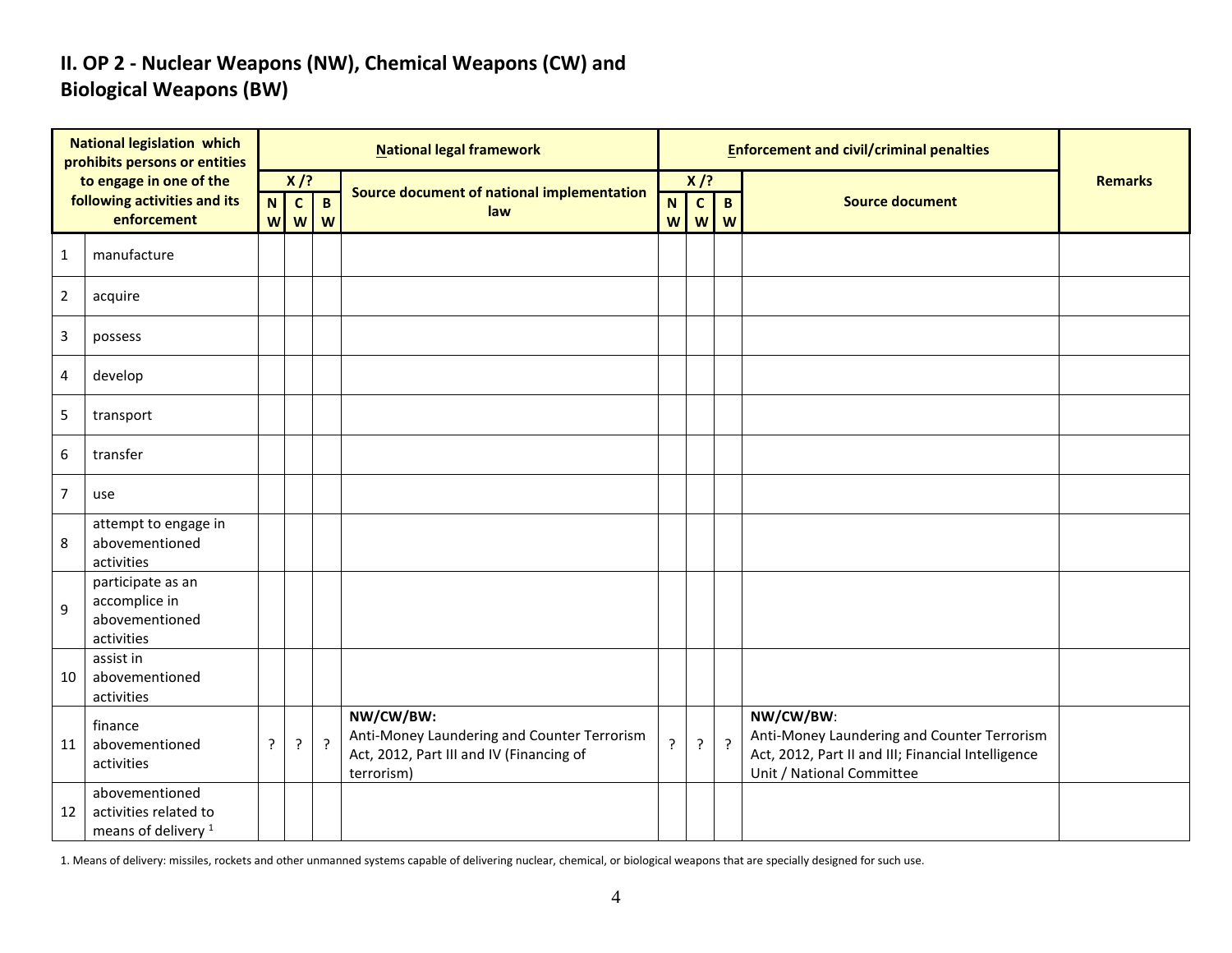#### **III. OP 3 (a) and (b) - Account for/Secure/Physically protect NW, CW and BW, including Related Materials <sup>2</sup>**

| <b>Measures to establish</b><br>domestic controls to prevent                  |                                       | National legal and/or regulatory framework |                                       |  |                        |        |                   | <b>Enforcement and civil/criminal penalties</b> |                        |                |
|-------------------------------------------------------------------------------|---------------------------------------|--------------------------------------------|---------------------------------------|--|------------------------|--------|-------------------|-------------------------------------------------|------------------------|----------------|
|                                                                               | the proliferation of NW, CW,          |                                            | $X$ /?                                |  |                        |        | $X$ /?            |                                                 |                        | <b>Remarks</b> |
| <b>BW, and their means of</b><br>delivery; controls over<br>related materials |                                       | $\mathbf N$<br>W                           | B<br>$\mathbf{C}$<br>W<br>W<br>$\ast$ |  | <b>Source document</b> | N<br>W | $\mathsf{C}$<br>W | B<br>W                                          | <b>Source document</b> |                |
| $\mathbf{1}$                                                                  | Measures to account for<br>production |                                            |                                       |  |                        |        |                   |                                                 |                        |                |
| $\overline{2}$                                                                | Measures to account for<br>use        |                                            |                                       |  |                        |        |                   |                                                 |                        |                |
| 3                                                                             | Measures to account for<br>storage    |                                            |                                       |  |                        |        |                   |                                                 |                        |                |
| 4                                                                             | Measures to account for<br>transport  |                                            |                                       |  |                        |        |                   |                                                 |                        |                |
| 5                                                                             | Measures to secure<br>production      |                                            |                                       |  |                        |        |                   |                                                 |                        |                |
| 6                                                                             | Measures to secure use                |                                            |                                       |  |                        |        |                   |                                                 |                        |                |
| $\overline{7}$                                                                | Measures to secure<br>storage         |                                            |                                       |  |                        |        |                   |                                                 |                        |                |
| 8                                                                             | Measures to secure<br>transport       |                                            |                                       |  |                        |        |                   |                                                 |                        |                |
| 9                                                                             | Physical protection<br>measures       |                                            |                                       |  |                        |        |                   |                                                 |                        |                |
| 10                                                                            | Personnel Reliability                 |                                            |                                       |  |                        |        |                   |                                                 |                        |                |

2. Related materials: materials, equipment and technology covered by relevant multilateral treaties and arrangements, or included on national control lists, which could be used for the design, development, production or use of nuclear, chemical and biological weapons and their means of delivery.

\* Information required in this section may also be available in the State's Confidence Building Measures report, if submitted to the BWC Implementation Support Unit (online at: [http://www.unog.ch/80256EE600585943/\(httpPages\)/4FA4DA37A55C7966C12575780055D9E8?OpenDocument\)](http://www.unog.ch/80256EE600585943/(httpPages)/4FA4DA37A55C7966C12575780055D9E8?OpenDocument)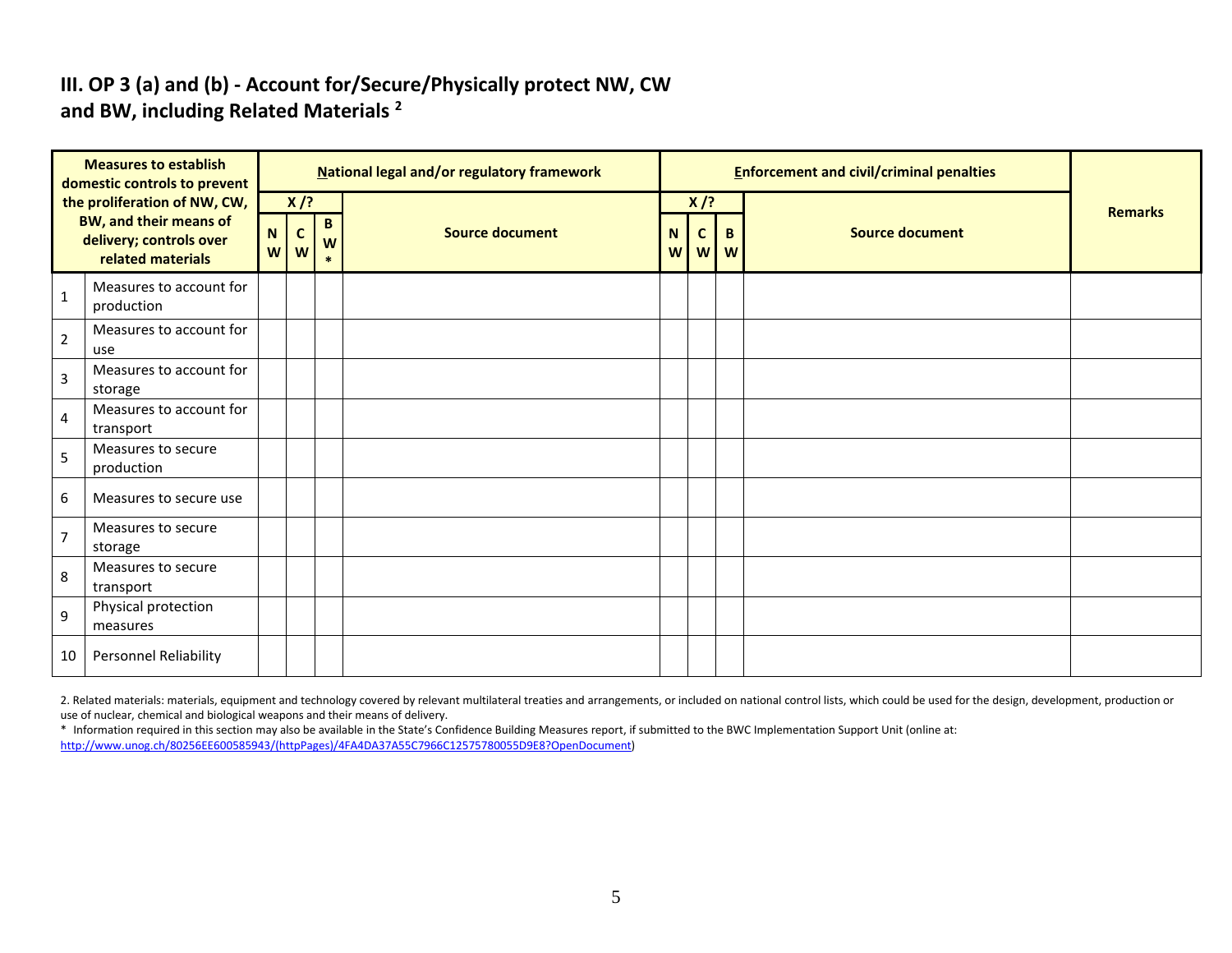#### **IV. OP 3 (a) and (b) - Account for/Secure/Physically protect NW including Related Materials (NW specific)**

| <b>Measures to establish</b> |                                 |                        |                |  |  |  |  |  |  |
|------------------------------|---------------------------------|------------------------|----------------|--|--|--|--|--|--|
|                              | domestic controls to prevent    |                        |                |  |  |  |  |  |  |
|                              | the proliferation of NW, and    | <b>Source document</b> |                |  |  |  |  |  |  |
|                              | their means of delivery;        |                        | <b>Remarks</b> |  |  |  |  |  |  |
|                              | controls over related           |                        |                |  |  |  |  |  |  |
|                              | materials                       |                        |                |  |  |  |  |  |  |
| 1                            | National regulatory             |                        |                |  |  |  |  |  |  |
|                              | authority                       |                        |                |  |  |  |  |  |  |
|                              | Licensing of nuclear            |                        |                |  |  |  |  |  |  |
| $\overline{2}$               | installations/entities/         |                        |                |  |  |  |  |  |  |
|                              | use of materials                |                        |                |  |  |  |  |  |  |
| 3                            | <b>IAEA Safeguards</b>          |                        |                |  |  |  |  |  |  |
|                              | Agreements                      |                        |                |  |  |  |  |  |  |
|                              | IAEA Code of Conduct            |                        |                |  |  |  |  |  |  |
| 4                            | on Safety and Security          |                        |                |  |  |  |  |  |  |
|                              | of Radioactive Sources          |                        |                |  |  |  |  |  |  |
|                              | Supplementary                   |                        |                |  |  |  |  |  |  |
|                              | Guidance on the Import          |                        |                |  |  |  |  |  |  |
|                              | and Export of                   |                        |                |  |  |  |  |  |  |
| 5 <sub>1</sub>               | Radioactive Sources of          |                        |                |  |  |  |  |  |  |
|                              | the Code of Conduct on          |                        |                |  |  |  |  |  |  |
|                              | the Safety and Security         |                        |                |  |  |  |  |  |  |
|                              | of Radioactive Sources          |                        |                |  |  |  |  |  |  |
|                              | IAEA Incident and               |                        |                |  |  |  |  |  |  |
| 6                            | <b>Trafficking Database</b>     |                        |                |  |  |  |  |  |  |
|                              |                                 |                        |                |  |  |  |  |  |  |
|                              | <b>Integrated Nuclear</b>       |                        |                |  |  |  |  |  |  |
|                              | Security Support Plan           |                        |                |  |  |  |  |  |  |
| $7^{\circ}$                  | (INSSP) / International         |                        |                |  |  |  |  |  |  |
|                              | <b>Physical Protection</b>      |                        |                |  |  |  |  |  |  |
|                              | <b>Advisory Service (IPPAS)</b> |                        |                |  |  |  |  |  |  |
|                              | Applying the physical           |                        |                |  |  |  |  |  |  |
| 8                            | protection                      |                        |                |  |  |  |  |  |  |
|                              | recommendations in              |                        |                |  |  |  |  |  |  |
|                              | INFCIRC/225/Rev.5               |                        |                |  |  |  |  |  |  |
| 9                            | <b>Other Agreements</b>         |                        |                |  |  |  |  |  |  |
|                              | related to IAEA                 |                        |                |  |  |  |  |  |  |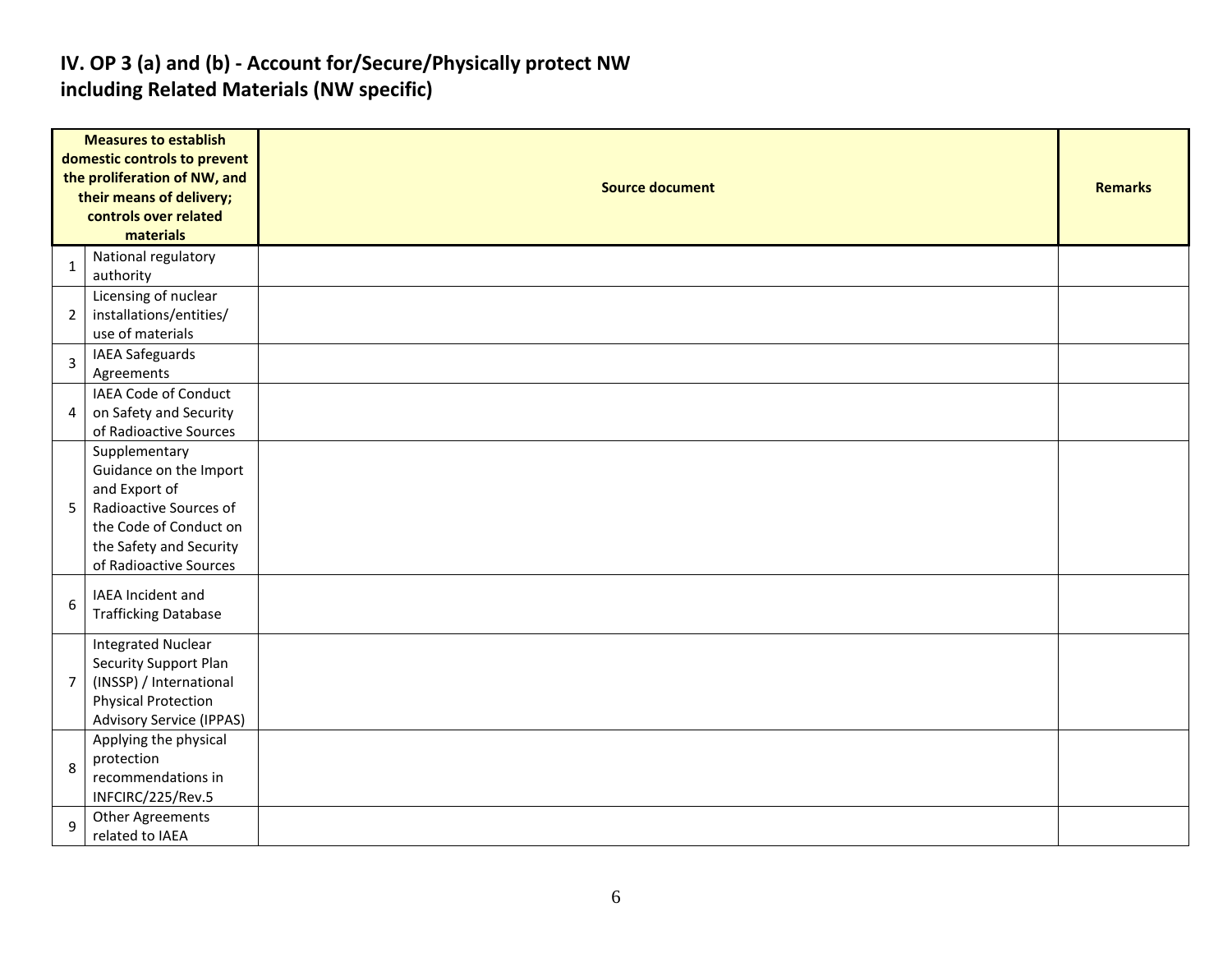|    | National legislation and<br>regulations related to |  |
|----|----------------------------------------------------|--|
| 10 | nuclear material                                   |  |
|    | including CPPNM                                    |  |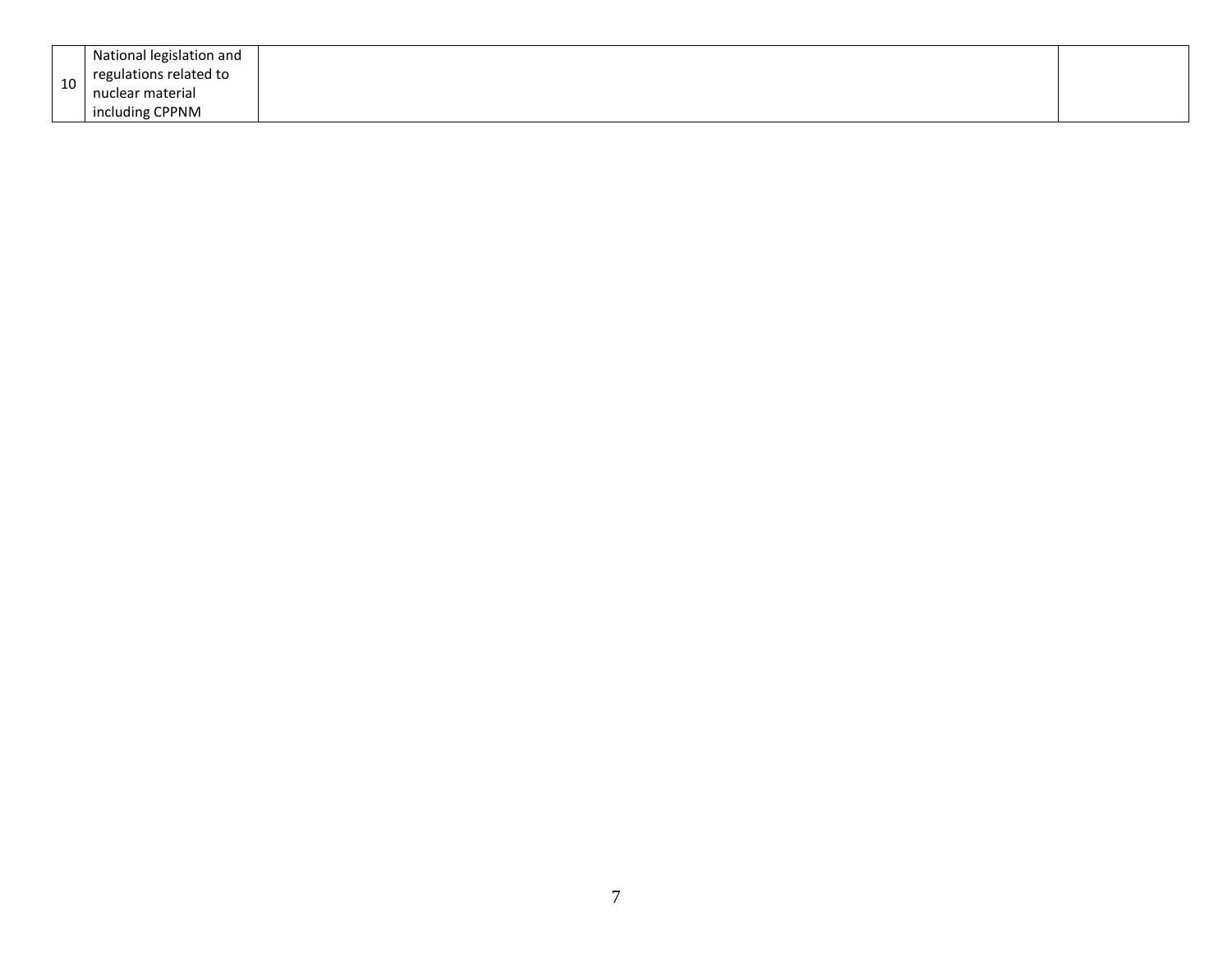#### **V. OP 3 (a) and (b) - Account for/Secure/Physically protect CW including Related Materials (CW specific)**

|   | <b>Measures to establish</b><br>domestic controls to prevent<br>the proliferation of CW, and<br>their means of delivery;<br>controls over related<br>materials | <b>Source document</b> | <b>Remarks</b> |
|---|----------------------------------------------------------------------------------------------------------------------------------------------------------------|------------------------|----------------|
|   | National CWC authority                                                                                                                                         |                        |                |
| 2 | Licensing/registration of<br>installations/facilities/<br>persons/entities/use/<br>handling of related<br>materials                                            |                        |                |
|   | Old or abandoned<br>chemical weapons                                                                                                                           |                        |                |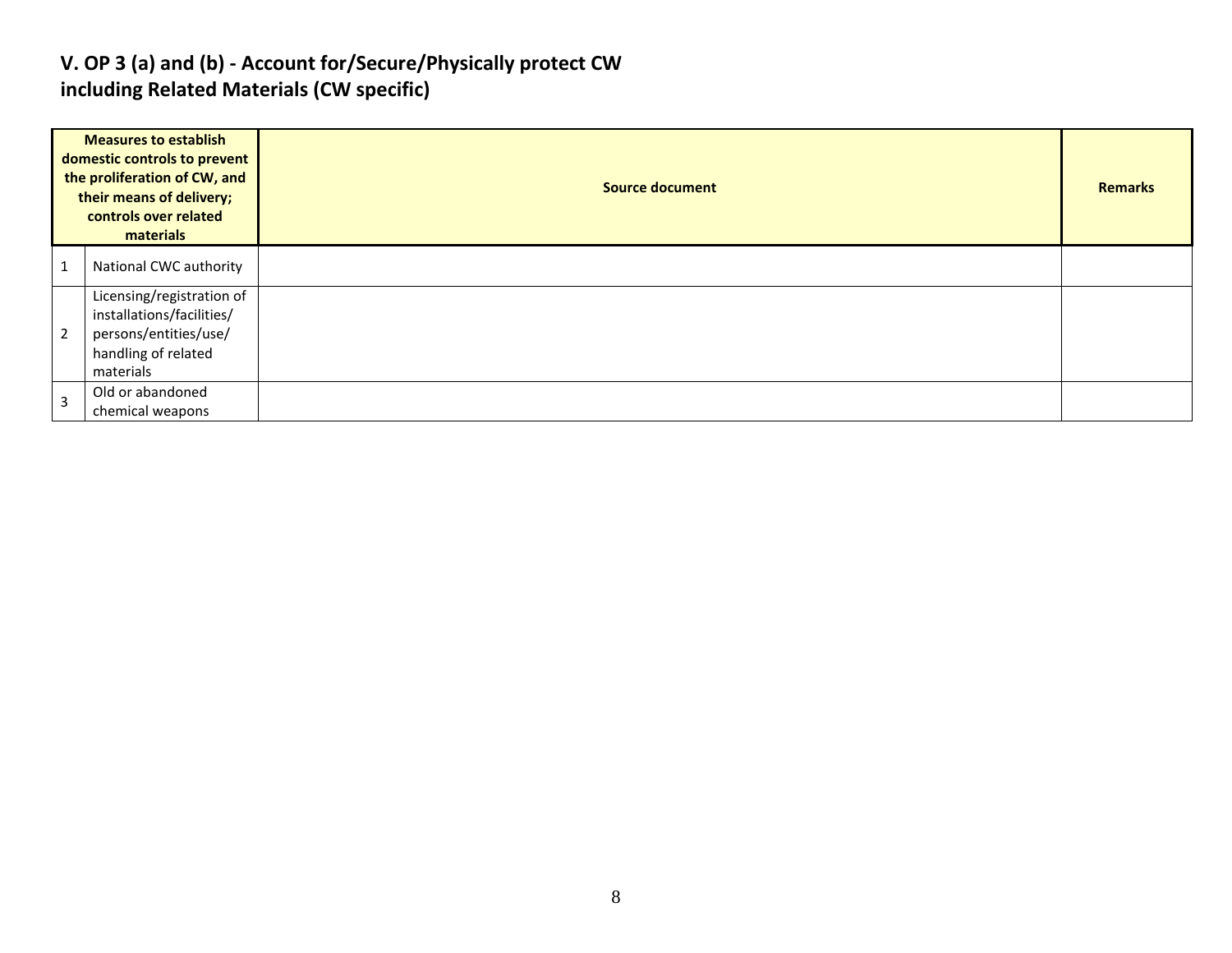#### **VI. OP 3 (a) and (b) - Account for/Secure/Physically protect BW including Related Materials (BW specific)**

| <b>Measures to establish</b><br>domestic controls to prevent<br>the proliferation of BW, their<br>means of delivery; controls<br>over related materials |                                                                                                          | Source document | <b>Remarks</b> |
|---------------------------------------------------------------------------------------------------------------------------------------------------------|----------------------------------------------------------------------------------------------------------|-----------------|----------------|
|                                                                                                                                                         | Licensing/registration of<br>installations/facilities/<br>persons/entities/use/<br>handling of materials |                 |                |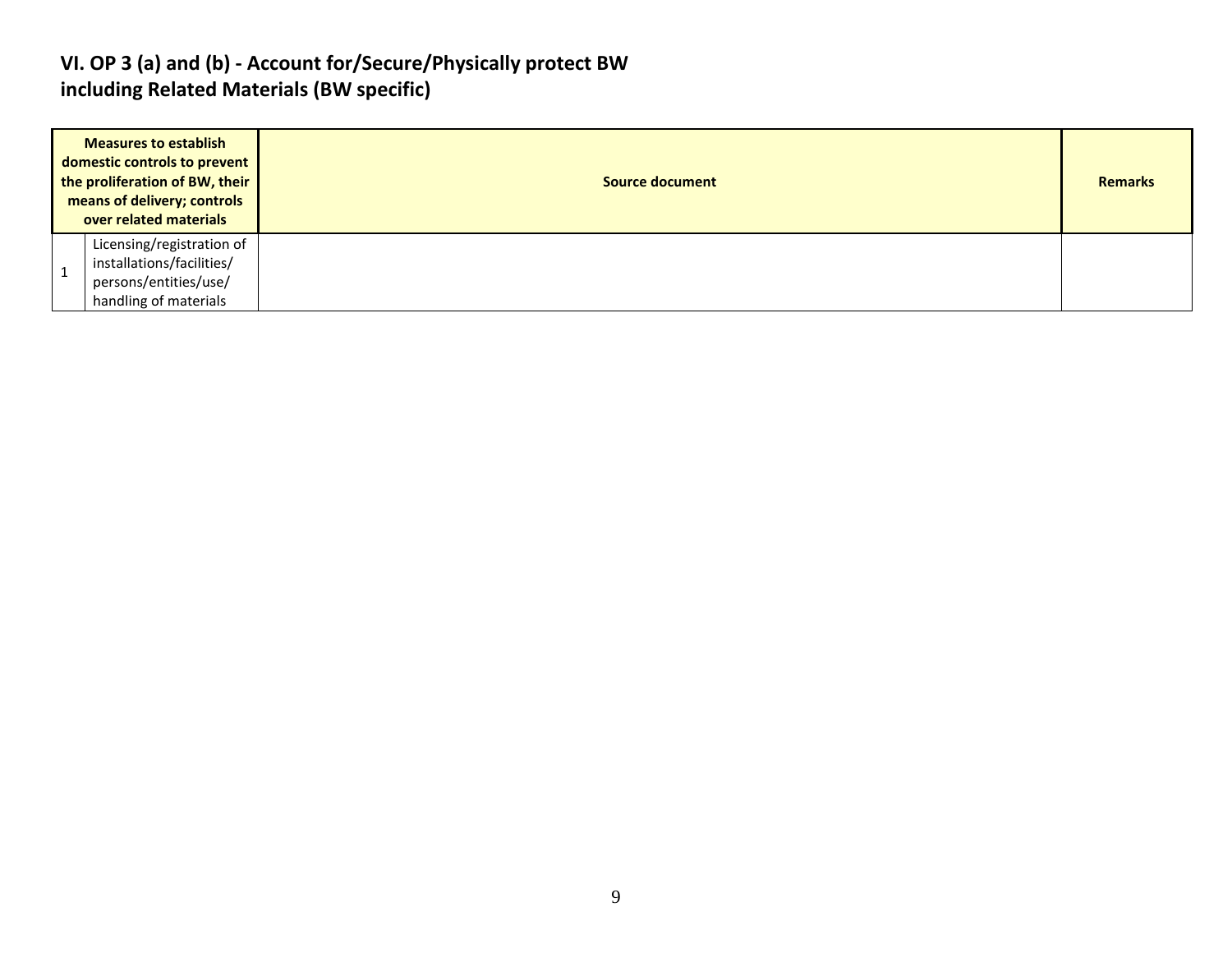# **VII. OP 3 (c) and (d) and related matters from OP 6 - Controls of NW,**

### **CW and BW, including Related Materials**

| <b>Border controls and export</b><br>and trans-shipment controls<br>to prevent the proliferation |                                                                                   |                  |                   |        | <b>National legal framework</b> |        |                  | <b>Enforcement and civil/criminal penalties</b> |                        |                |
|--------------------------------------------------------------------------------------------------|-----------------------------------------------------------------------------------|------------------|-------------------|--------|---------------------------------|--------|------------------|-------------------------------------------------|------------------------|----------------|
|                                                                                                  | of nuclear, chemical and                                                          |                  | $X$ /?            |        |                                 |        | $X$ /?           |                                                 |                        |                |
| biological weapons and their<br>means of delivery including<br>related materials                 |                                                                                   | $\mathbf N$<br>W | $\mathbf{C}$<br>W | B<br>W | <b>Source document</b>          | N<br>W | $\mathbf c$<br>W | B<br>W                                          | <b>Source document</b> | <b>Remarks</b> |
| $\mathbf 1$                                                                                      | Border control to<br>detect, deter, prevent<br>and combat illicit<br>trafficking  |                  |                   |        |                                 |        |                  |                                                 |                        |                |
| $\overline{2}$                                                                                   | Law enforcement to<br>detect, deter, prevent<br>and combat illicit<br>trafficking |                  |                   |        |                                 |        |                  |                                                 |                        |                |
| $\overline{3}$                                                                                   | Border control detection<br>measures                                              |                  |                   |        |                                 |        |                  |                                                 |                        |                |
| 4                                                                                                | Control of brokering                                                              |                  |                   |        |                                 |        |                  |                                                 |                        |                |
| 5                                                                                                | Export control<br>legislation in place                                            |                  |                   |        |                                 |        |                  |                                                 |                        |                |
| $6\,$                                                                                            | Licensing provisions and<br>Authority                                             |                  |                   |        |                                 |        |                  |                                                 |                        |                |
| $\overline{7}$                                                                                   | Control lists of<br>materials, equipment<br>and technology                        |                  |                   |        |                                 |        |                  |                                                 |                        |                |
| 8                                                                                                | Intangible technology<br>transfers                                                |                  |                   |        |                                 |        |                  |                                                 |                        |                |
| 9                                                                                                | Inclusion of means of<br>delivery                                                 |                  |                   |        |                                 |        |                  |                                                 |                        |                |
| 10                                                                                               | End-user controls                                                                 |                  |                   |        |                                 |        |                  |                                                 |                        |                |
| 11                                                                                               | Catch all clause                                                                  |                  |                   |        |                                 |        |                  |                                                 |                        |                |
| 12                                                                                               | Transit control                                                                   |                  |                   |        |                                 |        |                  |                                                 |                        |                |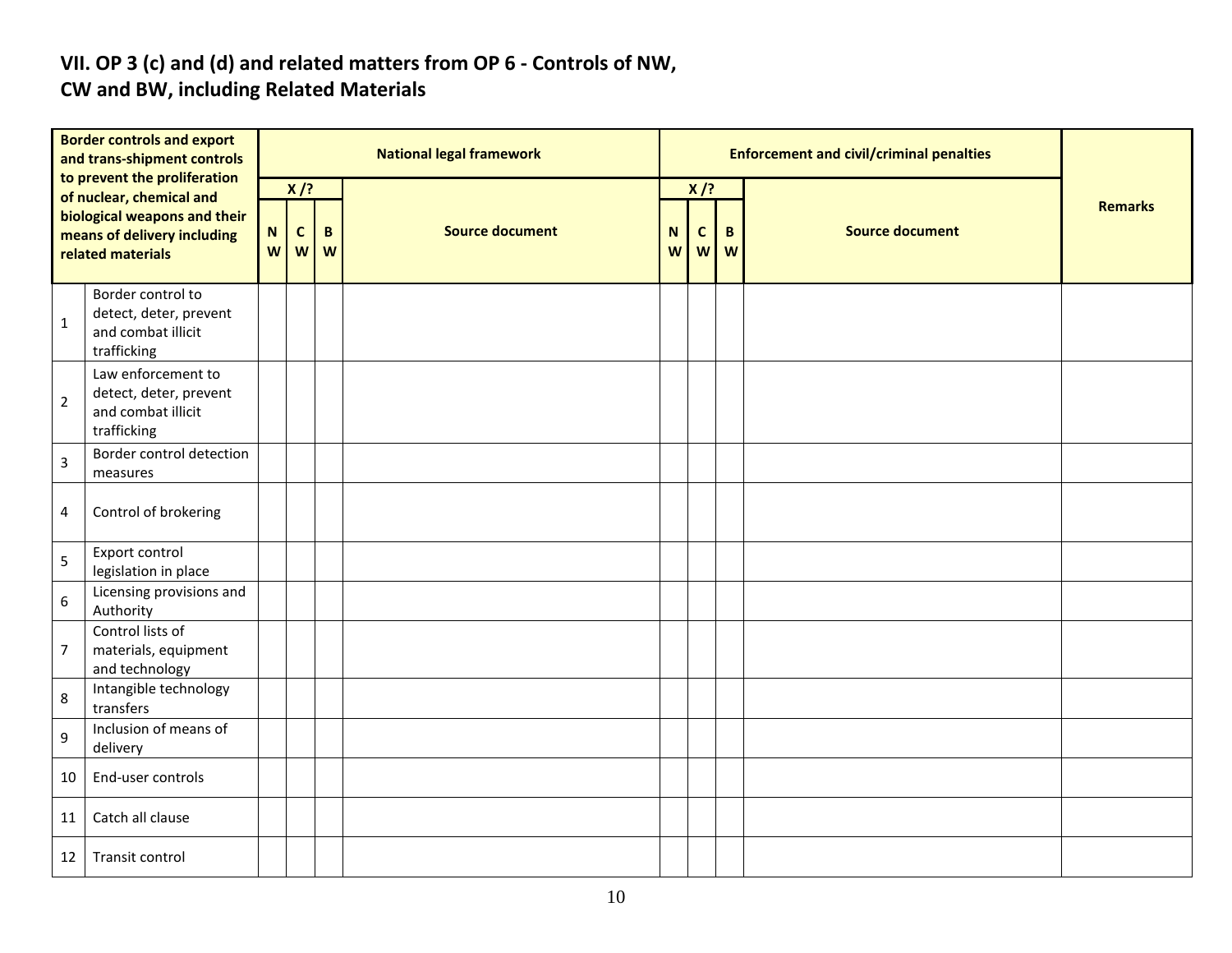| 13 | Trans-shipment control                                                                                                                 |                |                |         |                                                                                                                    |  |         |                                                                                                                                               |  |
|----|----------------------------------------------------------------------------------------------------------------------------------------|----------------|----------------|---------|--------------------------------------------------------------------------------------------------------------------|--|---------|-----------------------------------------------------------------------------------------------------------------------------------------------|--|
| 14 | Re-export control                                                                                                                      |                |                |         |                                                                                                                    |  |         |                                                                                                                                               |  |
| 15 | Control over financing of<br>exports/transhipments<br>that would contribute to<br>proliferation                                        | $\overline{z}$ | $\overline{?}$ | $\cdot$ | NW/CW/BW:<br>Anti-Money Laundering and Counter Terrorism<br>Act, 2012, Part III and IV (Financing of<br>terrorism) |  | $\cdot$ | NW/CW/BW:<br>Anti-Money Laundering and Counter Terrorism<br>Act, 2012, Part II and III<br>Financial Intelligence Unit / National<br>Committee |  |
| 16 | Control over services<br>related to exports/<br>transhipments that<br>would contribute to<br>proliferation including<br>transportation |                |                |         |                                                                                                                    |  |         |                                                                                                                                               |  |